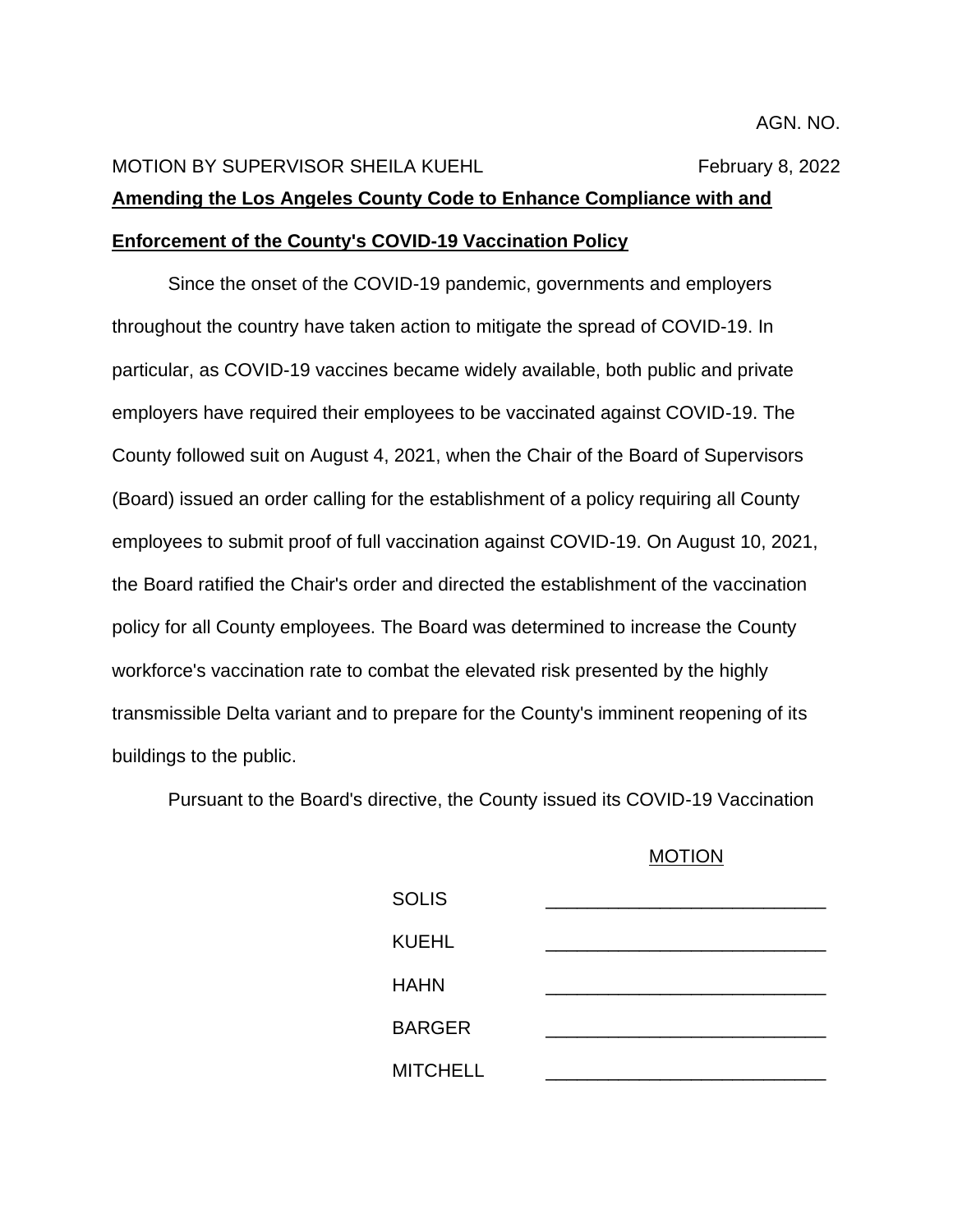Policy, effective October 1, 2021 (Policy). The Policy requires all County employees to be fully vaccinated against COVID-19 and submit proof of full COVID-19 vaccination unless they have been granted a medical or religious exemption. Employees who are not fully vaccinated are required to submit to regular COVID-19 testing, but testing does not excuse employees from the vaccination requirement in the absence of an exemption. The County facilitated compliance with the Policy by establishing a streamlined process through which employees could submit their vaccination information and, if unvaccinated, undergo regular COVID-19 testing paid for by the County.

Nevertheless, Countywide compliance with the Policy remains a challenge four months after its issuance. As of February 1, 2022, only 81.5% (82,298) of the County's approximately 100,000 employees were fully vaccinated. Vaccination rates also vary dramatically from department to department. For example, while more than 90% of the employees in approximately one dozen County departments are fully vaccinated, less than 60% of the employees in the Sheriff's Department are fully vaccinated. Unsurprisingly, approximately 74% of the more than 5,000 COVID-19-related workers' compensation claims filed by County employees as of January 29, 2022, have been filed by employees in the Sheriff's Department. This data illustrates vaccinations' vital role in limiting the spread of COVID-19 and thus, the urgent need to increase vaccination rates across the entire County workforce.

A key factor contributing to uneven compliance with the Policy is that the County's Civil Service Rules currently vest disciplinary authority individually in each County department head, who is solely responsible for ensuring that his or her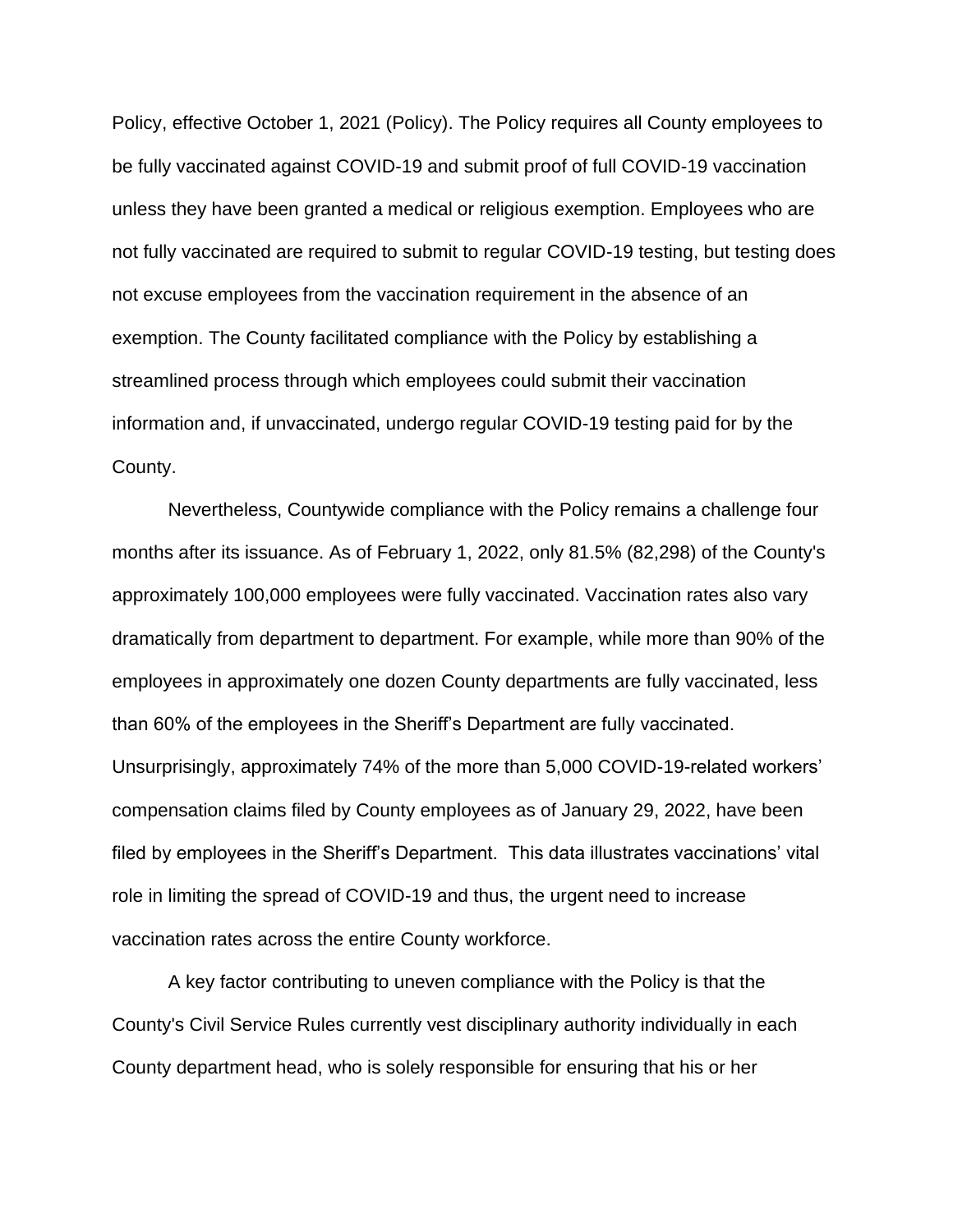department's employees comply with the Policy's requirements and for taking corrective action in instances of noncompliance. This delegation of responsibility to each individual department head has allowed for inconsistent application and enforcement of the Policy and wide variety from department to department.

Increased compliance with the Policy is critical to combatting the COVID-19 emergency, as the virus remains an ongoing and evolving threat to the County workforce and community. The Omicron variant continues to mutate and has spread rapidly in the United States and in the County. Evidence of the continuing COVID-19 emergency can also be seen in recent actions by the state to reduce the spread of the virus in workplaces and public settings. On December 13, 2021, the California Department of Public Health issued guidance requiring all individuals statewide to wear masks in indoor public settings regardless of vaccination status. And on December 16, 2021, the state Occupational Safety & Health Standards Board readopted a revised version of its COVID-19 Prevention emergency temporary standards governing workplaces in California.

In the face of the ongoing threat that COVID-19 presents, the Board must take action to ensure that the Policy's requirements are being consistently enforced across the County's departments. To achieve this goal, authority to enforce the Policy as to a department's employees must be vested not only in the head of that department but also in the Director of Personnel, who under the County Charter and Civil Service Rules is already responsible for administering the County's civil service system.

Lastly, given the role that a department's high-ranking employees other than department heads play in supporting implementation of the Policy within their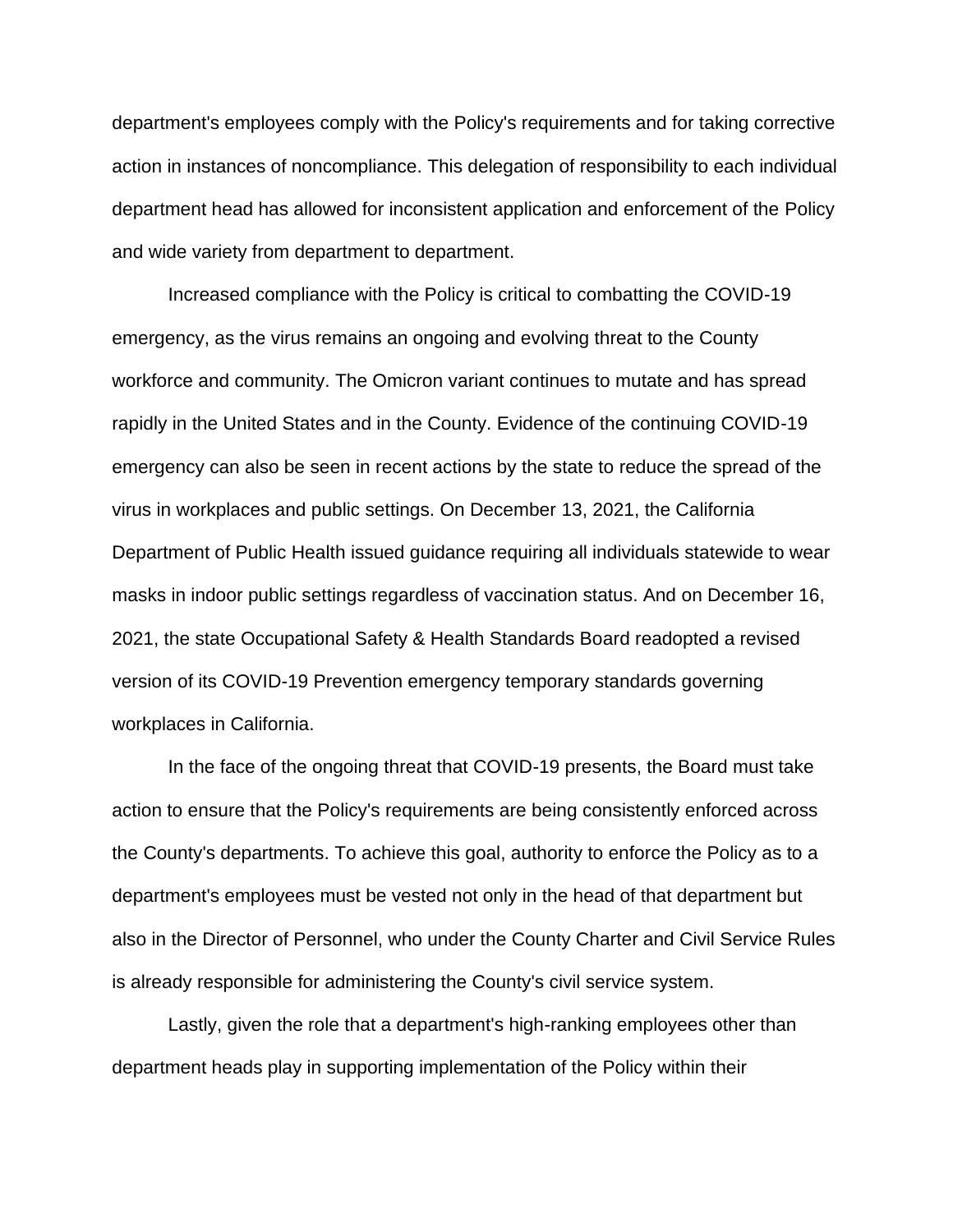departments, the Board must ensure that only employees who are compliant with the Policy and have fulfilled their responsibilities to enforce it are appointed to unclassified positions in County departments.

## **I, THEREFORE, MOVE** that the Board of Supervisors:

- 1. Direct County Counsel, in consultation with the Chief Executive Officer and Director of Personnel, to submit at this Board's March 15, 2022 regular meeting amendments to the Civil Service Rules that would provide the Director of Personnel, or the Director's designee, overriding authority to discipline the employees of any County department for noncompliance with the County's Policy or directives related to the Policy for this Board's consideration;
- 2. Direct the Director of Personnel, in collaboration with the Chief Executive Officer and County Counsel, to develop any changes to the County's Policy or other policies or procedures needed to enable the Director of Personnel or Director's designee to enforce the Policy on a countywide basis;
- 3. Direct the Chief Executive Officer to engage with the County's labor partners regarding the effects of:
	- 1) The amendments to the Civil Service Rules that would provide the Director of Personnel or the Director's designee overriding authority to discipline the employees of any County department for noncompliance with the County's Policy or directives issued relating to the Policy; and